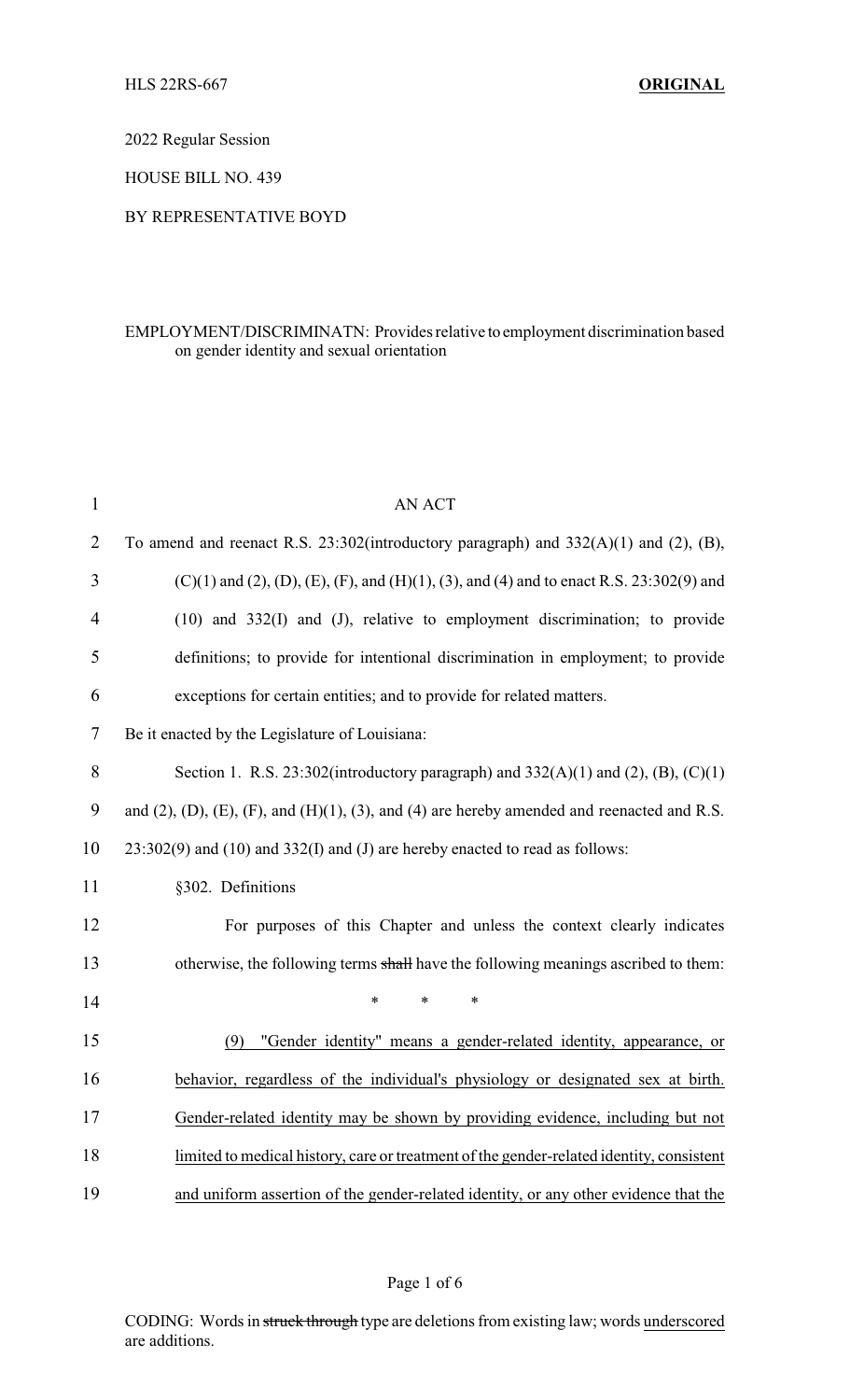| $\mathbf{1}$   | gender-related identity is sincerely held as a part of a person's core identity provided,  |
|----------------|--------------------------------------------------------------------------------------------|
| $\overline{2}$ | however, that gender-related identity is not asserted for any improper purpose.            |
| 3              | "Sexual orientation" means an individual's actual or perceived<br>(10)                     |
| 4              | heterosexuality, homosexuality, or bisexuality.                                            |
| 5              | $\ast$<br>*<br>*                                                                           |
| 6              | §332. Intentional discrimination in employment                                             |
| 7              | A. It shall be unlawful discrimination in employment for an employer to                    |
| 8              | engage in any of the following practices:                                                  |
| 9              | (1) Intentionally fail or refuse to hire or to discharge any individual, or                |
| 10             | otherwise to intentionally discriminate against any individual with respect to             |
| 11             | compensation, or terms, conditions, or privileges of employment, because of the            |
| 12             | individual's race, color, religion, sex, sexual orientation, gender identity, or national  |
| 13             | origin.                                                                                    |
| 14             | Intentionally limit, segregate, or classify employees or applicants for<br>(2)             |
| 15             | employment in any way which would deprive or tend to deprive any individual of             |
| 16             | employment opportunities, or otherwise adversely affect the individual's status as an      |
| 17             | employee, because of the individual's race, color, religion, sex, sexual orientation,      |
| 18             | gender identity, or national origin.                                                       |
| 19             | *<br>∗<br>*                                                                                |
| 20             | B. It shall be unlawful discrimination in employment for an employment                     |
| 21             | agency to intentionally fail or refuse to refer for employment, or otherwise to            |
| 22             | intentionally discriminate against, any individual because of his race, color, religion,   |
| 23             | sex, sexual orientation, gender identity, or national origin, or to intentionally classify |
| 24             | or refer for employment any individual on the basis of his race, color, religion, sex,     |
| 25             | sexual orientation, gender identity, or national origin.                                   |
| 26             | C. It shall be unlawful discrimination in employment for a labor organization              |
| 27             | to engage in any of the following practices:                                               |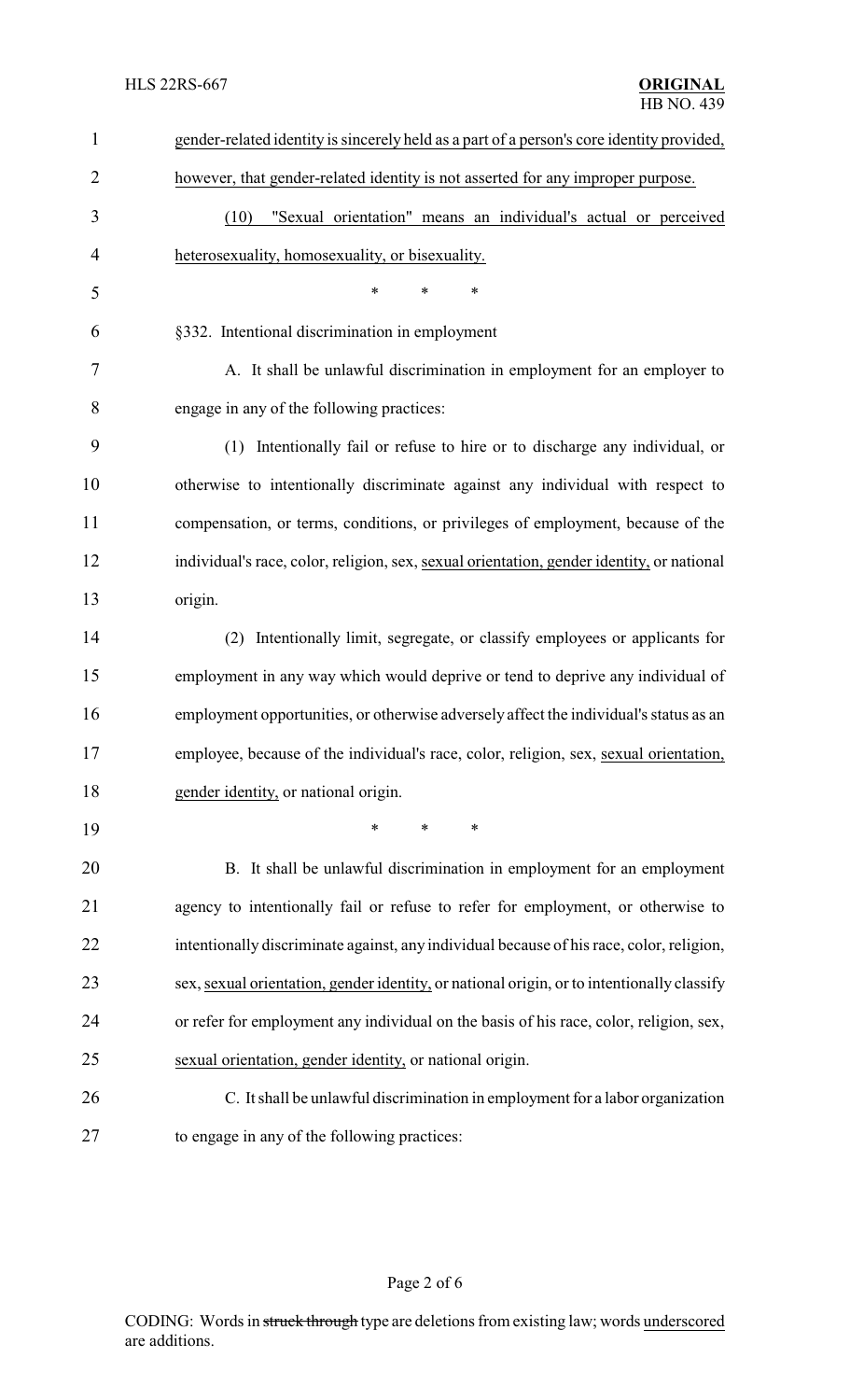- 
- 

 (1) Intentionally exclude or intentionally expel from its membership, or otherwise intentionally discriminate against, any individual because of his race, color, religion, sex, sexual orientation, gender identity, or national origin.

 (2) Intentionally limit, segregate, or classify its membership or applicants for membership, or intentionally classify or fail or refuse to refer for employment any individual in any way which would deprive or tend to deprive any individual of employment opportunities, or would limit such employment opportunities, or otherwise adversely affect his status as an employee or as an applicant for employment, because of such individual's race, color, religion, sex, sexual orientation, gender identity, or national origin.

**\*** \* \* \*

 D. It shall be unlawful discrimination in employment for anyemployer, labor organization, or joint labor-management committee controlling apprenticeship or 14 other training or retraining, including on-the-job training programs, to discriminate against any individual because of his race, color, religion, sex, sexual orientation, gender identity, or national origin in admission to, or employment in, any program established to provide apprenticeship or other training.

 E. It shall be unlawful discrimination in employment for an employer, employment agency, labor organization, or joint labor-management committee controlling apprenticeship or other training or retraining, including on-the-job training programs, to print or publish, or cause to be printed or published, any notice or advertisement relating to employment by an employer or membership in or any classification or referral for employment by a labor organization, or relating to any classification or referral for employment by an employment agency, or relating to admission to, or employment in, any program established to provide apprenticeship or other training by a joint labor-management committee, indicating any preference, limitation, specification, or discrimination based on race, color, religion, sex, sexual orientation, gender identity, or national origin. However, a notice or advertisement may indicate a preference, limitation, specification, or discrimination based on

#### Page 3 of 6

CODING: Words in struck through type are deletions from existing law; words underscored are additions.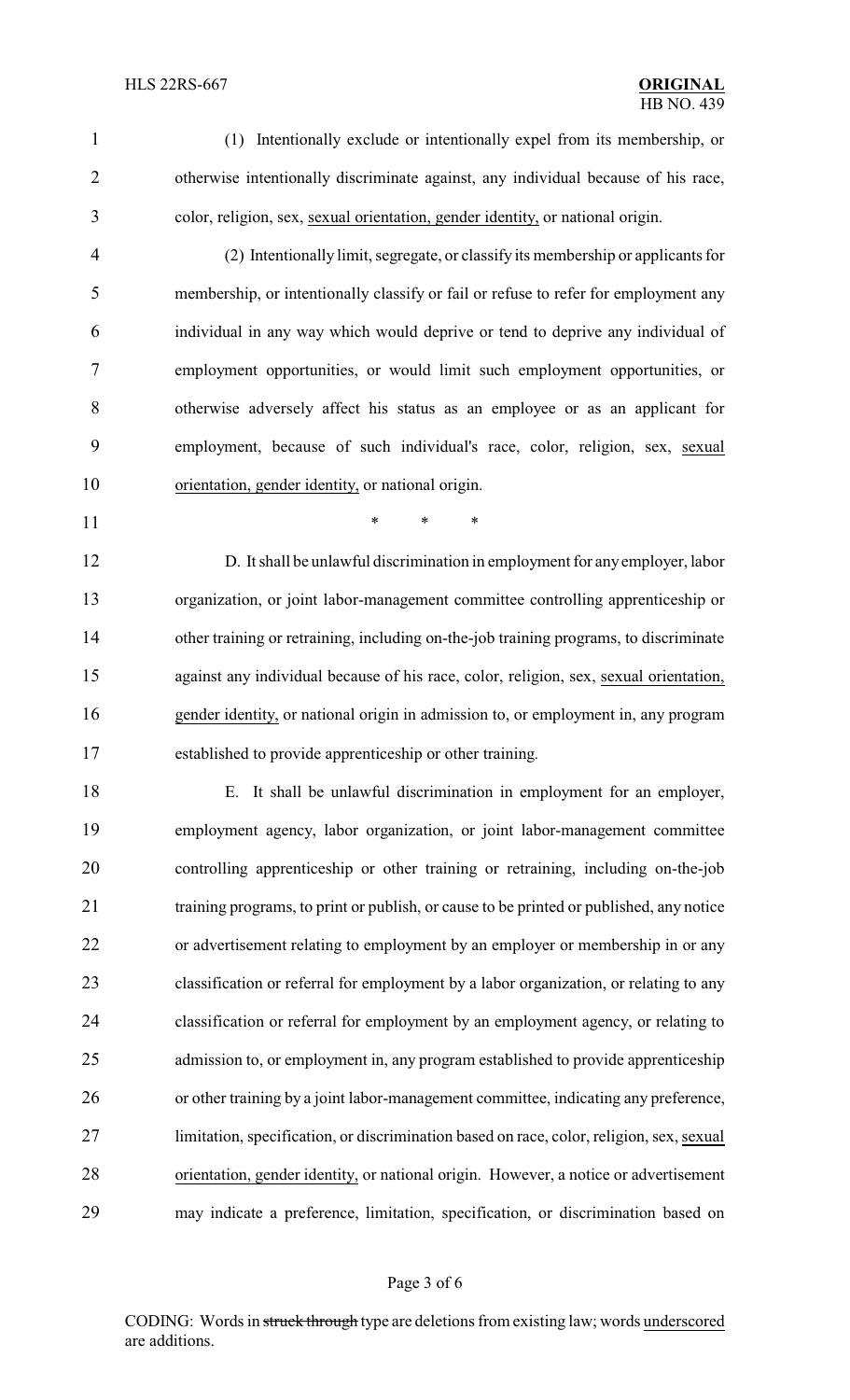religion, sex, sexual orientation, gender identity, or national origin when religion, sex, sexual orientation, gender identity or national origin is a bona fide occupational qualification for employment. F. It shall be unlawful discrimination in employment for an insurer to engage in any of the following practices: (1) Intentionally fail or refuse to appoint or to discharge any insurance agent, or otherwise to intentionally discriminate against any insurance agent with respect to his compensation, terms, conditions, or privileges of employment, because of the insurance agent's race, color, religion, sex, sexual orientation, gender identity, or national origin. (2) Intentionally limit, segregate, or classify his insurance agents or applicants for an insurance agent in any way which would deprive or tend to deprive any insurance agent or applicant of employment opportunities, or otherwise adversely affect his status as an insurance agent or applicant because of the insurance agent's or applicant's race, color, religion, sex, sexual orientation, gender identity, or national origin. \* \* \* H. Notwithstanding any other provision of this Section, it shall not be unlawful discrimination in employment for: 20 (1) An employer to hire and employ employees, for an employment agency to classify or refer for employment any individual, for a labor organization to classify its membership or to classify or refer for employment any individual, or for an employer, labor organization, or joint labor-management committee controlling apprenticeship or other training or retraining programs to admit or employ any individual in any such program on the basis of his religion, sex, sexual orientation, gender identity, or national origin in those certain instances where religion, sex, sexual orientation, gender identity, or national origin is a bona fide occupational qualification reasonably necessary for the normal operation of that particular business or enterprise.

Page 4 of 6

\* \* \*

CODING: Words in struck through type are deletions from existing law; words underscored are additions.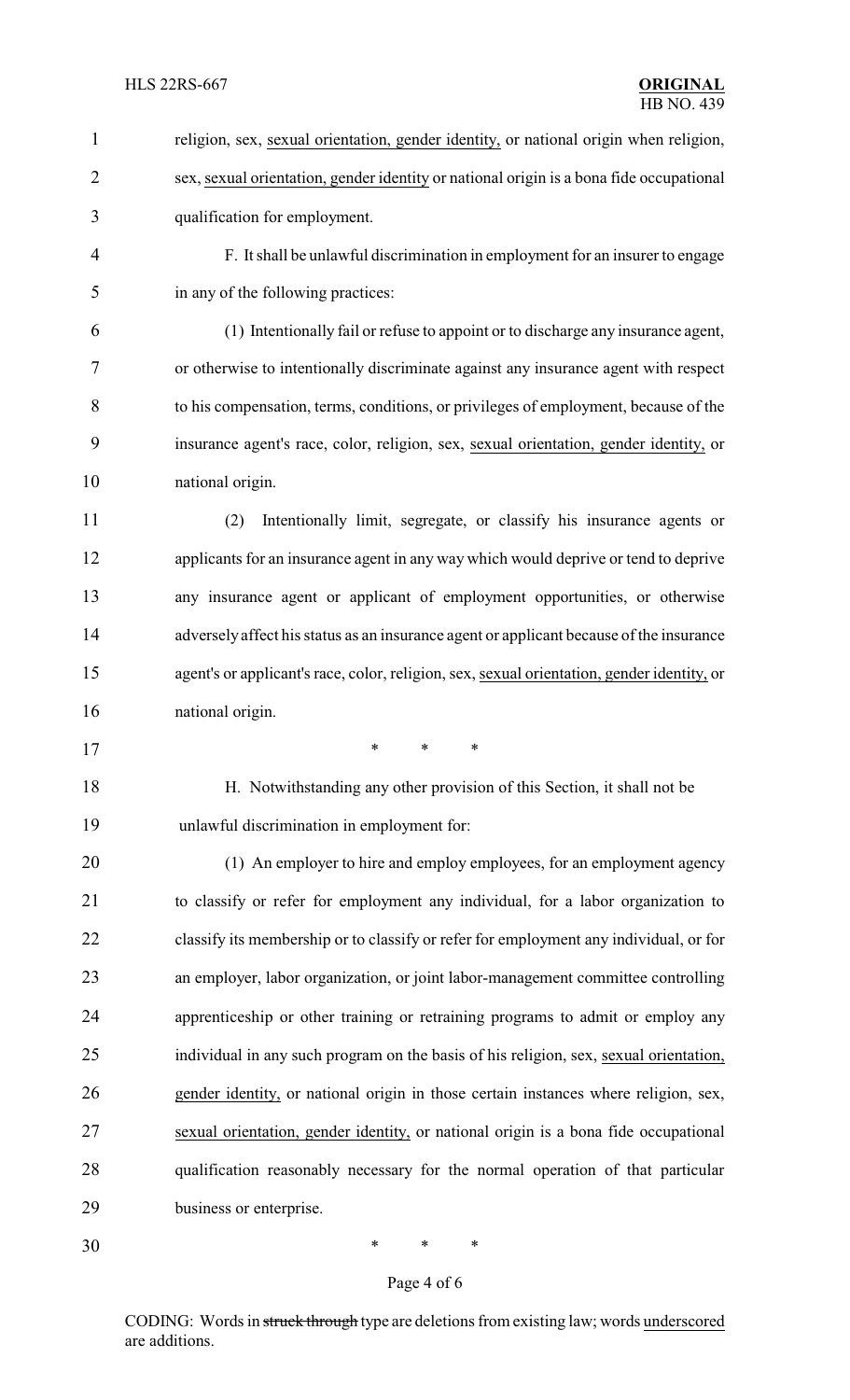| $\mathbf{1}$   | (3) An employer to apply different standards of compensation or different                |
|----------------|------------------------------------------------------------------------------------------|
| $\overline{2}$ | terms, conditions, or privileges of employment pursuant to a bona fide seniority or      |
| 3              | merit system, or a system which measures earnings by quantity or quality of              |
| $\overline{4}$ | production, or any other differential based on any factor other than sex, or to          |
| 5              | employees who work in different locations, provided that such differences are not        |
| 6              | the result of an intention to discriminate because of race, color, religion, sex, sexual |
| 7              | orientation, gender identity, or national origin.                                        |
| 8              | (4) An employer to give and to act upon the results of any professionally                |
| 9              | developed ability test, provided that such test, its administration, or action upon the  |
| 10             | results is not designed, intended, or used to discriminate because of race, color,       |
| 11             | religion, sex, sexual orientation, gender identity, or national origin.                  |
| 12             | I. Nothing in this Section shall be interpreted to infringe upon the freedom             |
| 13             | of expression, association, or the free exercise of religion protected by the First      |
| 14             | Amendment of the United States Constitution and Article I, Section 8 of the              |
| 15             | Constitution of Louisiana.                                                               |
| 16             | J. The provisions of this Section, relative to discrimination on the basis of            |
| 17             | sexual orientation and gender identity, shall not apply to a religious corporation,      |
| 18             | association, educational institution or institution of learning, or society that employs |
| 19             | an individual of a particular religion to perform work connected to the performance      |
| 20             | of religious activities by the corporation, association, educational institution or      |
| 21             | institution of learning, or society.                                                     |